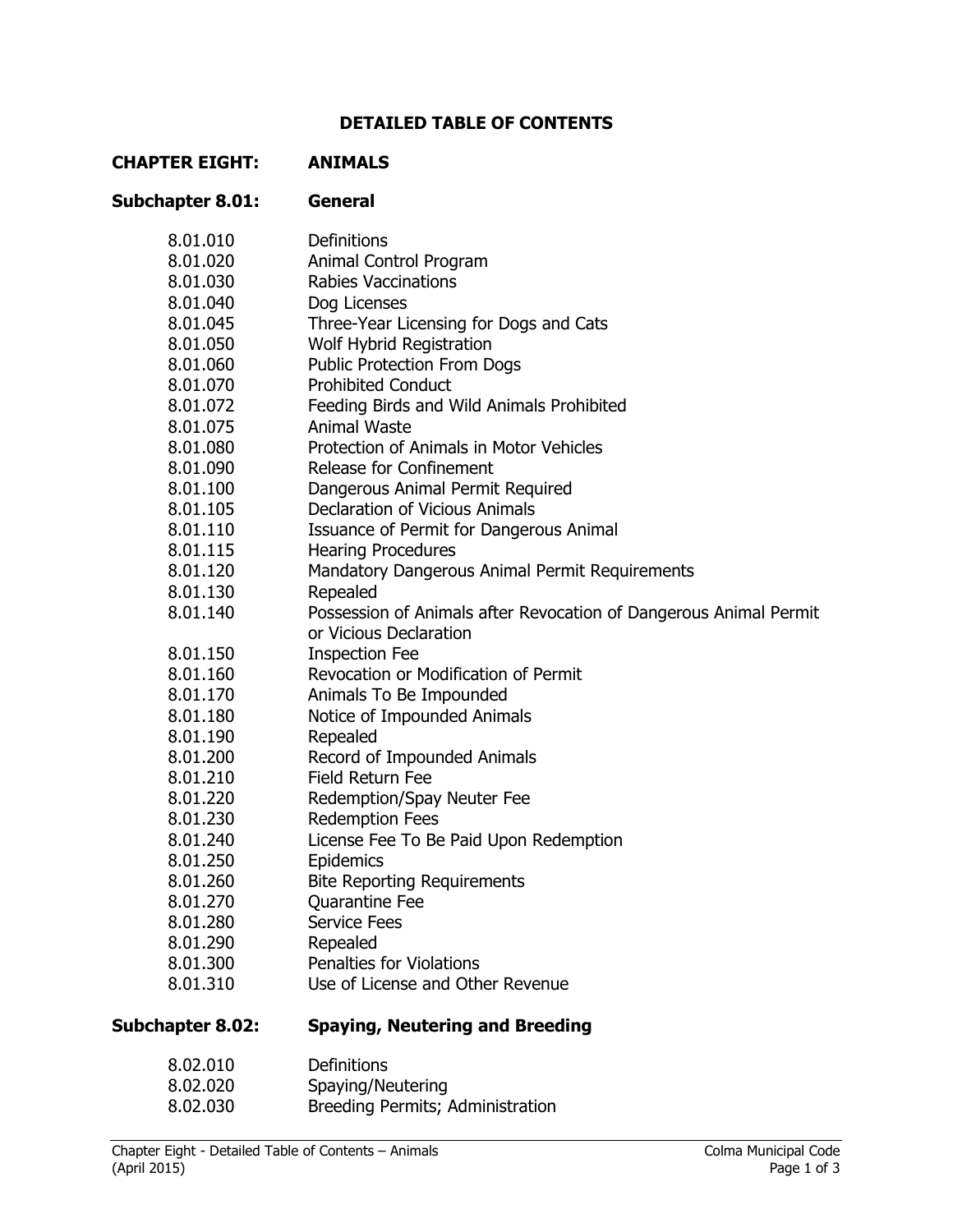| 8.02.040 | Sale of Adoption of Cats, Dogs or Wolf Hybrids |
|----------|------------------------------------------------|
| 8.02.050 | <b>Revocation of Permit</b>                    |
| 8.02.060 | Penalties                                      |
| 8.02.070 | Responsibility for Enforcement                 |

## **Subchapter 8.03: Animal Fanciers Permit**

| 8.03.010 | Animal Fancier Permit Program              |
|----------|--------------------------------------------|
| 8.03.020 | Application for Animal Fancier Permit      |
| 8.03.030 | <b>Issuance of Permit</b>                  |
| 8.03.040 | <b>Permit Conditions</b>                   |
| 8.03.050 | <b>Inspections</b>                         |
| 8.03.060 | Expiration and Renewal of Permits          |
| 8.03.070 | <b>Permit Revocation</b>                   |
| 8.03.080 | Appeal of Revocation of Permit             |
| 8.03.090 | New Application After Denial or Revocation |
| 8.03.100 | <b>Administrative Guidelines</b>           |
| 8.03.110 | Mediation                                  |
|          |                                            |

## **Subchapter 8.04: Regulating Livestock Animals**

# Division 1: General

| 8.04.010<br>8.04.020             | Prohibition<br><b>Public Nuisance</b>                              |
|----------------------------------|--------------------------------------------------------------------|
| Division 2:                      | Repealed                                                           |
| Division 3:                      | Infractions; Exceptions                                            |
| 8.04.030<br>8.04.040<br>8.04.050 | <b>Infraction</b><br><b>Non-Profit Organizations</b><br>Revocation |

# **Subchapter 8.05: Poultry and Fowl**

| 8.05.010 | <b>Findings</b>            |
|----------|----------------------------|
| 8.05.020 | Prohibition                |
| 8.05.030 | <b>Public Nuisance</b>     |
| 8.05.040 | Infraction                 |
| 8.05.050 | Lawful, Non-conforming Use |
| 8.05.060 | Revocations                |

# **Subchapter 8.06: Regulation of Pigeons**

| 8.06.010 | <b>Purposes</b>                    |
|----------|------------------------------------|
| 8.06.020 | Definitions                        |
| 8.06.030 | <b>Findings</b>                    |
| 8.06.040 | Prohibitions                       |
| 8.06.050 | Pigeon Permit for Keeping Pigeons  |
| 8.06.060 | Pigeon Lofts; Sanitation Standards |
|          |                                    |